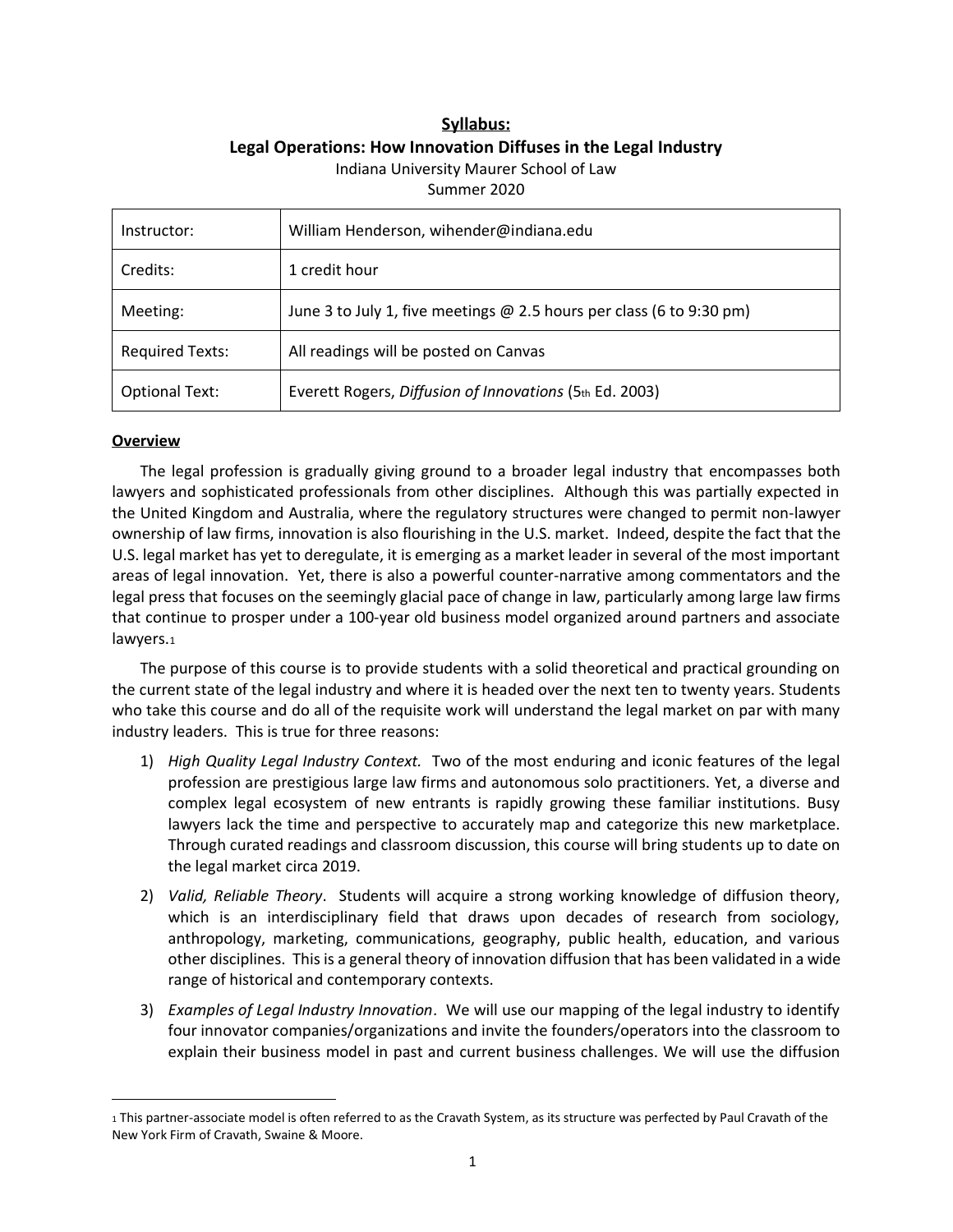theory framework to better ascertain how and why innovations successfully diffuse in the legal industry.

## **Teaching Objectives**

Diffusion theory is part of a tradition of applied research that seeks to identify the key levers for accelerating the pace of innovation, often for important, socially beneficial ends. Through this course, students should obtain the following:

- Basic understanding of diffusion theory and the ability to critically apply it to a real-world business context to thus more accurately evaluate the likelihood of successful innovation adoptions.
- The ability to concisely summarize diffusion theory to professionals outside of class in order to obtain peer buy-in and support for early stage innovations that would benefit clients, colleagues, and your organization.
- A working map of the legal industry supply chain based on products, services, unique bundling strategies, and clients served and the ability to efficiently update this map.
- An understanding of the role of allied professionals systems engineers, process experts, project managers, data scientists, statisticians, marketers, finance specialists, software developers, professional trainers – in the legal industry innovation.
- Practice collaborating with, and learning from, students and professionals from divergent backgrounds and perspectives.
- The ability to evaluate a business from the perspective of an outside investor placing capital at risk and expecting to obtain an above-market return.

### **Course Structure**

*Team-Based Learning:* This is a team-based class where students will be placed into teams and required to take the lead on portions of the class.

*Timing and Content*. The course runs for five consecutive Wednesday evenings from June 3 to July 1. The class meets online via Zoom. We start at 6:30 and end at 9 pm with one 10-minute break.

- Weeks 1-2 focus on the legal profession/industry and diffusion theory.
- Weeks 3-5 (6:30 to 7:20 pm) will be discussions of readings and critical debriefs on the guest speakers and innovative companies presented during the prior weeks. This is necessary so students can obtain distance and detachment from innovators (often highly accomplished, charismatic, and polished professionals). We also want to update, elaborate, and refine the applied concepts of the class. These sessions will be partially led by student teams that were assigned to specific innovator companies.
- Weeks 3-5 (7:30 to 9:00 pm) will include outside guest speakers who are currently or formerly affiliated with innovative companies in the legal supply chain. Guest speakers are instructed to share their career history followed by a presentation of their company in a straightforward narrative form, including sharing of pitches to prospective clients and investors.

#### **Guest Speakers / Innovator Companies**

I have pulled together the following distinctive guest speakers and innovator companies:

**Week Guest Speaker**